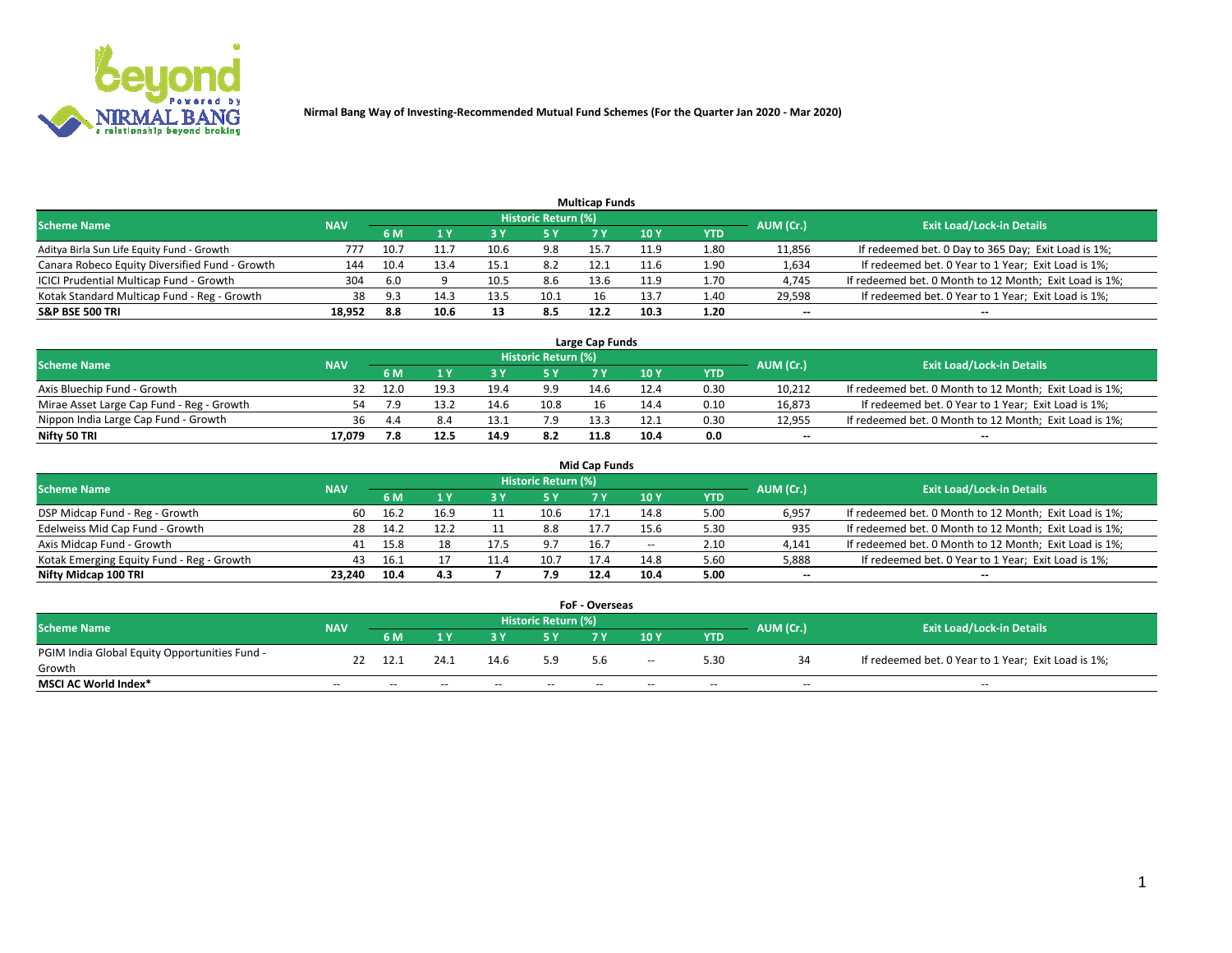

| <b>Scheme Name</b>                               |            |      |      |      | Historic Return (%) |      |      |            | AUM (Cr.)                | <b>Exit Load/Lock-in Details</b>                    |
|--------------------------------------------------|------------|------|------|------|---------------------|------|------|------------|--------------------------|-----------------------------------------------------|
|                                                  | <b>NAV</b> | 5 M  |      |      |                     |      | 10Y  | <b>YTD</b> |                          |                                                     |
| Canara Robeco Emerging Equities - Growth         | 100        | 11.8 |      | 13.3 | 11.3                | 20.2 |      | 2.90       | 5,339                    | If redeemed bet. 0 Year to 1 Year; Exit Load is 1%; |
| Invesco India Growth Opportunities Fund - Growth | 37         |      | 13.4 | 14.9 | 9.9                 | 14.6 | 12.6 | 1.60       | 2,239                    | If redeemed bet. 0 Year to 1 Year; Exit Load is 1%; |
| Principal Emerging Bluechip Fund - Growth        | 111        | 13.6 |      | 11.6 | 10.6                | 18.3 | 14.6 | 3.00       | 2.117                    | If redeemed bet. 0 Year to 1 Year; Exit Load is 1%; |
| NIFTY Large Midcap 250 TRI                       | 7.599      | 10.2 | 9.7  | 12.7 | 9.4                 | 13.8 | 11.2 | 2.40       | $\overline{\phantom{a}}$ | $- -$                                               |

| <b>Focused Funds</b>             |            |     |      |      |                     |      |       |            |           |                                                        |  |  |  |
|----------------------------------|------------|-----|------|------|---------------------|------|-------|------------|-----------|--------------------------------------------------------|--|--|--|
| <b>Scheme Name</b>               | <b>NAV</b> |     |      |      | Historic Return (%) |      |       |            | AUM (Cr.) | <b>Exit Load/Lock-in Details</b>                       |  |  |  |
|                                  |            | 6 M |      |      |                     |      | 10 Y  | <b>YTD</b> |           |                                                        |  |  |  |
| Axis Focused 25 Fund - Growth    |            |     | 20.5 | 18.5 | 11.9                | 14.5 | $- -$ | 0.90       | 9.110     | If redeemed bet. 0 Month to 12 Month; Exit Load is 1%; |  |  |  |
| SBI Focused Equity Fund - Growth | 157        |     | 20.6 |      |                     | 14.6 | 16.5  | 2.4C       | 6.924     | If redeemed bet. 0 Year to 1 Year; Exit Load is 1%;    |  |  |  |
| <b>S&amp;P BSE 500 TRI</b>       | 18.952     | 8.8 | 10.6 |      | 8.5                 | 12.2 | 10.3  | 1.20       | $\sim$    | $- -$                                                  |  |  |  |

|                                                |            |      |        |                            |      | <b>Small Cap Funds</b> |       |            |                          |                                                     |
|------------------------------------------------|------------|------|--------|----------------------------|------|------------------------|-------|------------|--------------------------|-----------------------------------------------------|
| <b>Scheme Name</b>                             | <b>NAV</b> |      |        | <b>Historic Return (%)</b> |      |                        |       |            | AUM (Cr.)                | <b>Exit Load/Lock-in Details</b>                    |
|                                                |            | 6 M  |        |                            | 5 Y  | 7 Y                    | 10Y   | <b>YTD</b> |                          |                                                     |
| Franklin India Smaller Companies Fund - Growth | 52         | 5.8  | $-0.3$ | 4.1                        | 6.6  | 17.1                   | 14.7  | 4.80       | 6,929                    | If redeemed bet. 0 Year to 1 Year; Exit Load is 1%; |
| HDFC Small Cap Fund - Growth                   | 41         |      | $-3.6$ | 10.8                       |      | 14.1                   | 11.8  | 5.60       | 9,233                    | If redeemed bet. 0 Year to 1 Year; Exit Load is 1%; |
| L&T Emerging Businesses Fund - Reg - Growth    | 24         |      | 0.0    | 9.5                        | 10.4 | $- -$                  | $- -$ | 5.70       | 5,941                    | If redeemed bet. 0 Year to 1 Year; Exit Load is 1%; |
| SBI Small Cap Fund - Growth                    | 56.        | 13.9 | 13.5   |                            | 13.2 | 23.1                   | 18    | 5.00       | 3,156                    | If redeemed bet. 0 Year to 1 Year; Exit Load is 1%; |
| Nifty Smallcap 100 TRI                         | 7.674      | 9.2  | 0.1    | 1.3                        | 3.7  | 8.6                    | 6.8   | 7.10       | $\overline{\phantom{a}}$ | $\overline{\phantom{a}}$                            |

## **ELSS Schemes (Tax Saving u/s 80-C)**

| <b>Scheme Name</b>                           | <b>NAV</b> |       |      | <b>Historic Return (%)</b> |           |      |      |      | AUM (Cr.) | <b>Exit Load/Lock-in Details</b> |
|----------------------------------------------|------------|-------|------|----------------------------|-----------|------|------|------|-----------|----------------------------------|
|                                              |            | 6 M   | 4 Y  |                            | <b>5Y</b> | 7 Y  | 10Y  | YTD  |           |                                  |
| Aditya Birla Sun Life Tax Relief 96 - Growth | 33         | -11.1 | 6.8  | 12.2                       |           | 15.5 | 11.8 | 1.40 | 10,029    | Nil                              |
| Axis Long Term Equity Fund - Growth          | 50         | 12.6  | 20   |                            | 10.3      | 18.9 | 17.3 | 0.60 | 21,473    | Nil                              |
| Canara Robeco Equity Tax Saver Fund - Growth | 69         | 8.6   | 10.9 | 13.6                       | 7.6       | 12.5 |      | 0.70 | 1,005     | Nil                              |
| Invesco India Tax Plan - Growth              | 54         |       |      | 13.1                       | 9.4       | 15.2 | 13.5 | 1.30 | 988       | Nil                              |
| Mirae Asset Tax Saver Fund - Reg - Growth    | 19         | 10.5  | 16.5 | 17.2                       | $- -$     | --   | --   | 1.50 | 3,066     | Nil                              |
| S&P BSE 200 TRI                              | 6.123      | 8.6   |      | 13.7                       | 8.7       | 12.3 | 10.5 | 0.70 | $-$       | $- -$                            |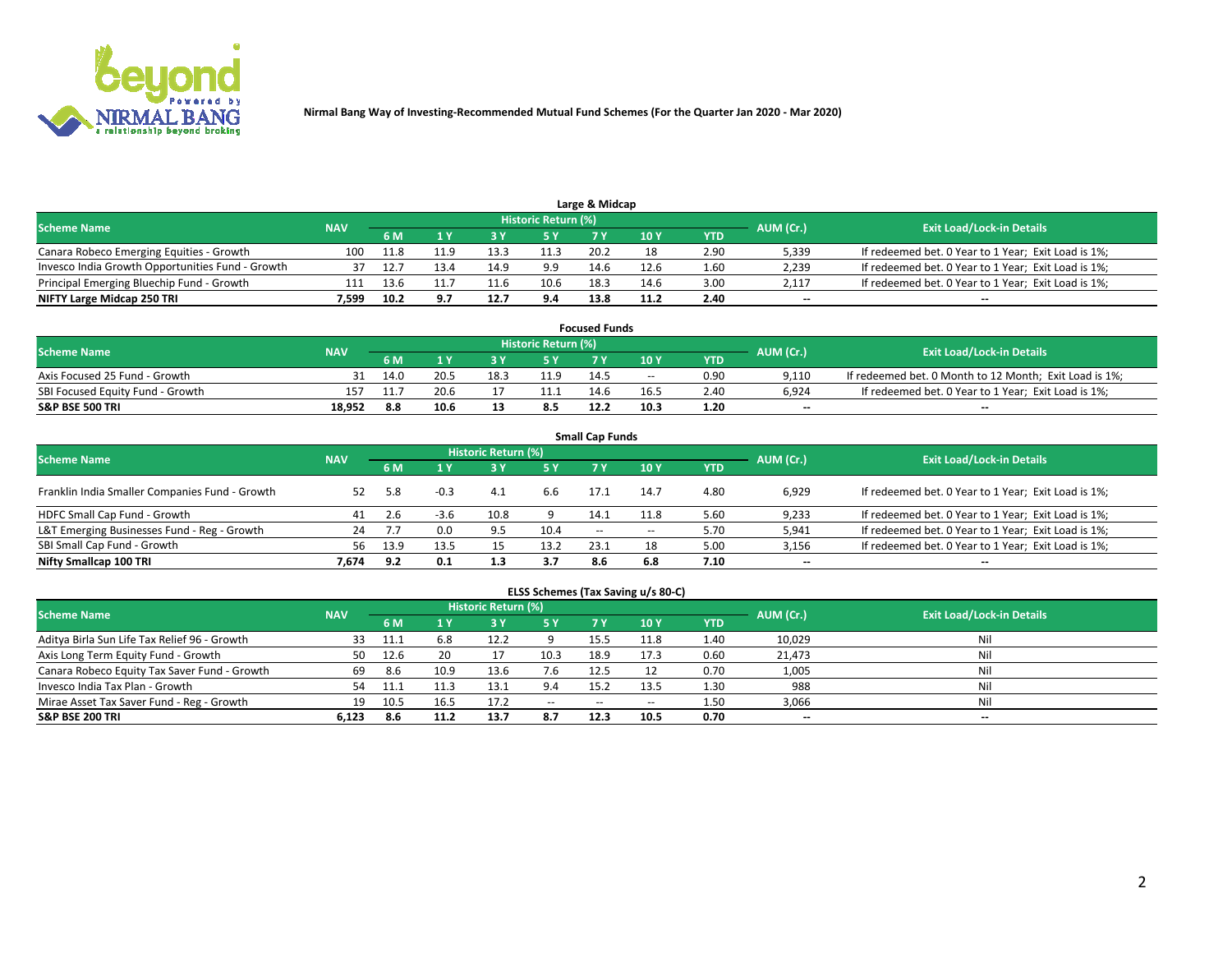

| <b>Contra/Value Fund</b>                                                                                        |        |       |      |      |      |      |      |      |        |                                                     |  |  |  |  |
|-----------------------------------------------------------------------------------------------------------------|--------|-------|------|------|------|------|------|------|--------|-----------------------------------------------------|--|--|--|--|
| <b>Historic Return (%)</b><br><b>Exit Load/Lock-in Details</b><br>AUM (Cr.)<br><b>Scheme Name</b><br><b>NAV</b> |        |       |      |      |      |      |      |      |        |                                                     |  |  |  |  |
|                                                                                                                 |        | 6 M   |      |      | 5 Y  | 7 V  | 10Y  | YTD  |        |                                                     |  |  |  |  |
| Kotak India EQ Contra Fund - Reg - Growth                                                                       | 56     | 10.2  | 12.8 | 14.9 |      | 12.9 | 10.9 | 2.00 | 882    | If redeemed bet. 0 Year to 1 Year; Exit Load is 1%; |  |  |  |  |
| Invesco India Contra Fund - Growth                                                                              | 50     | 9.8   |      | 14.1 | 10.2 | 16   | 12.8 | 2.60 | 4,596  | If redeemed bet. 0 Year to 1 Year; Exit Load is 1%; |  |  |  |  |
| UTI Value Opportunities Fund - Growth                                                                           | 66     | -11.5 | 13.6 |      | 5.5  | 10.7 | 10.8 | 2.20 | 4,560  | If redeemed bet. 0 Year to 1 Year; Exit Load is 1%; |  |  |  |  |
| Nippon India Value Fund - Growth                                                                                | 76     | 6.2   | 8.8  | 11.4 |      | 12.2 | 10.4 | 1.20 | 3,133  | If redeemed bet. 0 Year to 1 Year; Exit Load is 1%; |  |  |  |  |
| <b>S&amp;P BSE 500 TRI</b>                                                                                      | 18,952 | 8.8   | 10.6 |      | 8.5  | 12.2 | 10.3 | 1.20 | $\sim$ | $- -$                                               |  |  |  |  |

|                                                                           |            |      |      |                          |           | Sector/Thematic |       |            |                          |                                                        |
|---------------------------------------------------------------------------|------------|------|------|--------------------------|-----------|-----------------|-------|------------|--------------------------|--------------------------------------------------------|
| <b>Scheme Name</b>                                                        | <b>NAV</b> |      |      | Historic Return (%)      |           |                 |       |            | AUM (Cr.)                | <b>Exit Load/Lock-in Details</b>                       |
|                                                                           |            | 6 M  | 1 Y  | 73 Y                     | <b>5Y</b> | 7 Y             | 10Y   | <b>YTD</b> |                          |                                                        |
| Canara Robeco Consumer Trends Fund - Reg -<br>Growth                      | 43         | 14.3 | 14.1 | 16.2                     | 10.4      | 14.8            | 14.7  | 0.90       | 374                      | If redeemed bet. 0 Year to 1 Year; Exit Load is 1%;    |
| Mirae Asset Great Consumer Fund - Growth                                  | 38         | 17.3 | 13.1 | 18.4                     | 11.9      |                 | $- -$ | 3.00       | 961                      | If redeemed bet. 0 Year to 1 Year; Exit Load is 1%;    |
| ICICI Prudential Technology Fund - Growth                                 | 60         | 3.2  | 1.3  | 16.1                     | 7.3       | 16.1            | 15.3  | 4.10       | 409                      | If redeemed bet. 0 Day to 15 Day; Exit Load is 1%;     |
| Nippon India Pharma Fund - Growth                                         | 157        | 10.8 | 4.1  | 5.9                      |           | 12.6            | 13.7  | 2.90       | 2,417                    | If redeemed bet. 0 Year to 1 Year; Exit Load is 1%;    |
| BNP Paribas India Consumption Fund - Reg - Growth                         | 13         | 16.0 | 22.4 | $\overline{\phantom{a}}$ | $- -$     | $- -$           | $- -$ | 2.90       | 467                      | If redeemed bet. 0 Month to 12 Month; Exit Load is 1%; |
| ICICI Prudential Banking and Financial Services Fund -<br>Retail - Growth | 70         | 7.8  | 14.4 | 16.4                     | 12.3      | 17.2            | 17    | 0.50       | 3,592                    | If redeemed bet. 0 Day to 15 Day; Exit Load is 1%;     |
| <b>S&amp;P BSE 500 TRI</b>                                                | 18.952     | 8.8  | 10.6 | 13                       | 8.5       | 12.2            | 10.3  | 1.20       | $\overline{\phantom{a}}$ | $- -$                                                  |

|                                                            |            |     |      |                     |               |           | <b>Dynamic Asset Allocation Funds</b> |            |                          |                                                          |
|------------------------------------------------------------|------------|-----|------|---------------------|---------------|-----------|---------------------------------------|------------|--------------------------|----------------------------------------------------------|
| <b>Scheme Name</b>                                         | <b>NAV</b> |     |      | Historic Return (%) |               |           |                                       |            | AUM (Cr.)                | <b>Exit Load/Lock-in Details</b>                         |
|                                                            |            | 6 M |      | 3 Y                 | 5 Y           | <b>7Y</b> | 10Y                                   | <b>YTD</b> |                          |                                                          |
| ICICI Prudential Balanced Advantage Fund - Reg -<br>Growth | 38         | 7.9 | 11.8 | 10.1                | 8.8           | 11.8      | 12.1                                  | 0.60       | 28,528                   | If redeemed bet. 0 Year to 1 Year; Exit Load is 1%;      |
| Invesco India Dynamic Equity Fund - Growth                 | 30         | 4.5 | 8.2  | 9.4                 | 7.5           | 11.5      | 10.1                                  | 0.10       | 893                      | If redeemed bet. 0 Month to 3 Month; Exit Load is 0.25%; |
| Nippon India Balanced Advantage Fund - Growth              | 95         | 5.0 | 9.1  | 10.5                | 7.2           | 11.1      | 10.7                                  | 1.00       | 2,694                    | If redeemed bet. 0 Month to 12 Month; Exit Load is 1%;   |
| HDFC Balanced Advantage Fund - Growth                      | 201        |     | 6.9  | 11.7                | 7.9           | 10.7      | 10.8                                  | $-0.20$    | 44,498                   | If redeemed bet. 0 Year to 1 Year; Exit Load is 1%;      |
| SBI Dynamic Asset Allocation Fund - Reg - Growth           | 14         | 4.8 | 5.1  | 9.9                 | $\sim$ $\sim$ | --        | --                                    | 0.0        | 677                      | If redeemed bet. 0 Month to 12 Month; Exit Load is 1%;   |
| NIFTY 50 Hybrid Composite Debt 65:35 Index                 | 10,581     | 5.7 | 12.2 | 12.2                | 8.4           | 10.8      | 9.9                                   | 0.10       | $\overline{\phantom{a}}$ | $- -$                                                    |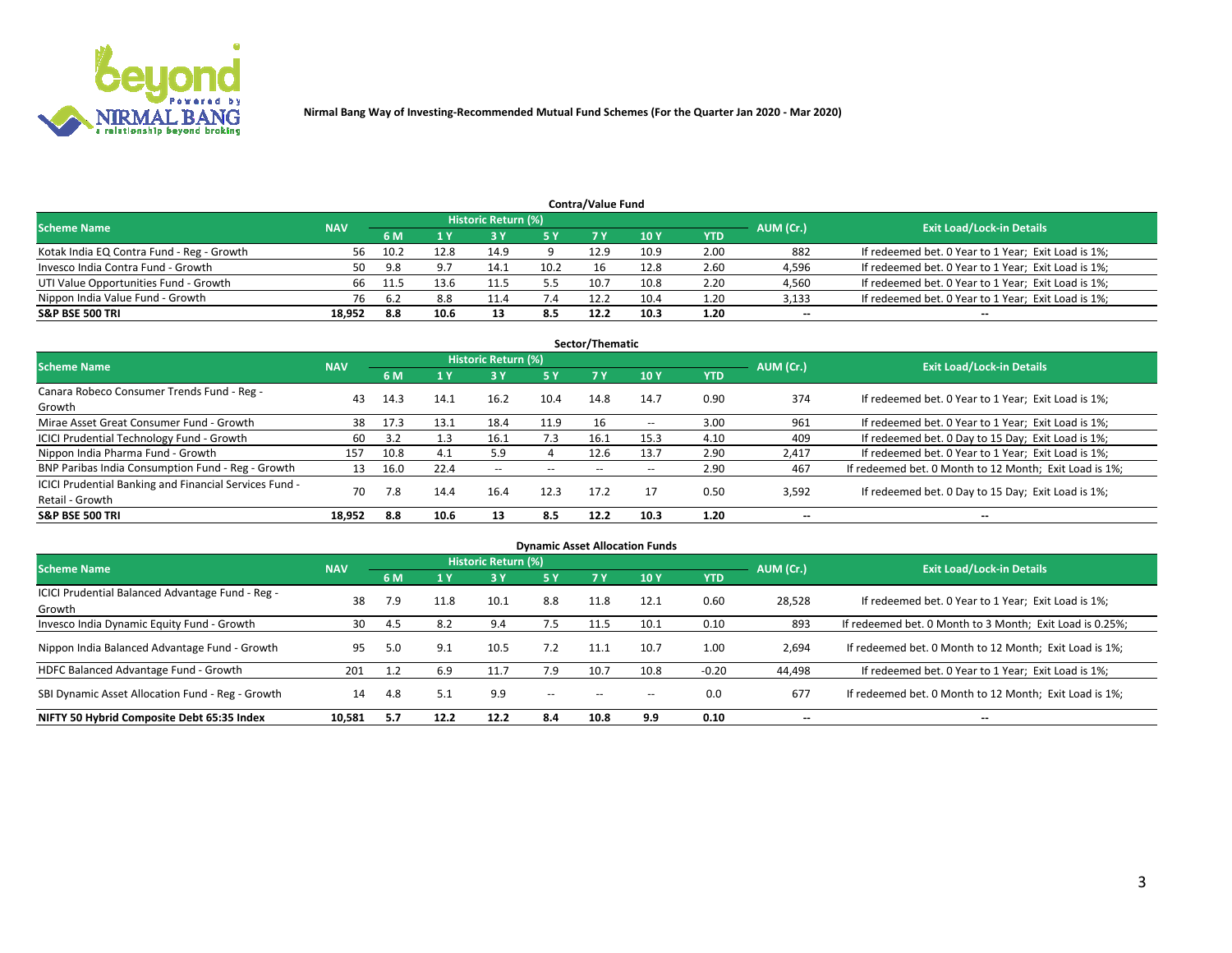

| <b>Hybrid Aggressive</b>                        |            |     |      |                            |        |                          |       |      |                          |                                                        |  |  |  |  |
|-------------------------------------------------|------------|-----|------|----------------------------|--------|--------------------------|-------|------|--------------------------|--------------------------------------------------------|--|--|--|--|
| <b>Scheme Name</b>                              | <b>NAV</b> |     |      | <b>Historic Return (%)</b> |        |                          |       |      | AUM (Cr.)                | <b>Exit Load/Lock-in Details</b>                       |  |  |  |  |
|                                                 |            | 6 M |      |                            |        |                          | 10Y   | YTD  |                          |                                                        |  |  |  |  |
| ICICI Prudential Equity & Debt Fund - Growth    | 141        |     | 11.3 | 9.5                        | 8.7    | 13.                      | 13.4  | 0.90 | 23,073                   | If redeemed bet. 0 Year to 1 Year; Exit Load is 1%;    |  |  |  |  |
| Mirae Asset Hybrid - Equity Fund - Reg - Growth | 16         | 6.3 | 12.5 | 12.3                       | $\sim$ | $\overline{\phantom{a}}$ | $- -$ | 0.20 | 3,190                    | If redeemed bet. 0 Year to 1 Year; Exit Load is 1%;    |  |  |  |  |
| SBI Equity Hybrid Fund - Growth                 | 147        | 8.6 | 15.2 | 12.                        | 9.2    | 14.2                     | 11.9  | 1.00 | 31,620                   | If redeemed bet. 0 Month to 12 Month; Exit Load is 1%; |  |  |  |  |
| Canara Robeco Equity Hybrid Fund - Growth       | 171        | Q.  | 12.8 | 11.6                       | 8.6    |                          | 12.2  | 1.50 | 2,824                    | If redeemed bet. 0 Year to 1 Year; Exit Load is 1%;    |  |  |  |  |
| NIFTY 50 Hybrid Composite Debt 65:35 Index      | 10,581     |     | 12.2 | 12.2                       | 8.4    | 10.8                     | 9.9   | 0.10 | $\overline{\phantom{a}}$ | $- -$                                                  |  |  |  |  |

|                                            |            |                                  |     |     |      | <b>Arbitrage Fund</b> |      |        |                                                          |
|--------------------------------------------|------------|----------------------------------|-----|-----|------|-----------------------|------|--------|----------------------------------------------------------|
| Scheme Name                                | AUM (Cr.)  | <b>Exit Load/Lock-in Details</b> |     |     |      |                       |      |        |                                                          |
|                                            | <b>NAV</b> | 1 M                              | ያ M | 6 M |      |                       | YTD  |        |                                                          |
| IDFC Arbitrage Fund - Reg - Growth         | 24         |                                  |     |     | 6.1  | 6.2                   | 6.00 | 11,944 | If redeemed bet. 0 Month to 1 Month; Exit Load is 0.25%; |
| Kotak Equity Arbitrage Fund - Reg - Growth | 28         | -4.6                             |     |     | -6.1 |                       | 5.90 | 17,486 | If redeemed bet. 0 Day to 30 Day; Exit Load is 0.25%;    |
| Nippon India Arbitrage Fund - Growth       | 20         | 4.b                              |     |     | 0.1  |                       | .70  | 10.528 | If redeemed bet. 0 Month to 1 Month; Exit Load is 0.25%; |

|                                          |            |           |                                  |                          |                          | <b>Equity Saver</b> |               |            |                          |                                                        |
|------------------------------------------|------------|-----------|----------------------------------|--------------------------|--------------------------|---------------------|---------------|------------|--------------------------|--------------------------------------------------------|
| Scheme Name                              | <b>NAV</b> | AUM (Cr.) | <b>Exit Load/Lock-in Details</b> |                          |                          |                     |               |            |                          |                                                        |
|                                          |            | 6 M       |                                  |                          | 5 Y                      |                     | $\sqrt{10}$ Y | <b>YTD</b> |                          |                                                        |
| Axis Equity Saver Fund - Reg - Growth    |            |           | 8.8                              | $^{\circ}$ 1             | $\sim$                   | $-$                 | $- -$         | 0.70       | 812                      | If redeemed bet. 0 Month to 12 Month; Exit Load is 1%; |
| Kotak Equity Savings Fund - Reg - Growth |            |           |                                  |                          |                          | $\sim$ $\sim$       | $- -$         | 0.30       | 1,843                    | If redeemed bet. 0 Year to 1 Year; Exit Load is 1%;    |
| CRISIL Hybrid 50+50 - Moderate Index*    |            | $-$       | $-$                              | $\overline{\phantom{a}}$ | $\overline{\phantom{a}}$ | $\sim$              | --            | $\sim$     | $\overline{\phantom{a}}$ | $- -$                                                  |

| <b>Liquid Funds</b>              |            |      |     |                            |     |                          |            |                 |           |                                  |  |  |  |  |
|----------------------------------|------------|------|-----|----------------------------|-----|--------------------------|------------|-----------------|-----------|----------------------------------|--|--|--|--|
| Scheme Name                      | <b>NAV</b> |      |     | <b>Historic Return (%)</b> |     |                          | <b>YTM</b> | Avg             | AUM (Cr.) | <b>Exit Load/Lock-in Details</b> |  |  |  |  |
|                                  |            | 1 W. | 2 W | 1 M                        | 3 M | 71 Y                     |            | <b>Maturity</b> |           |                                  |  |  |  |  |
| Axis Liquid Fund - Growth        | 2,169      |      |     |                            | 5.2 |                          | 5.29       | 0.17            | 29,119    | *Ref Footnote                    |  |  |  |  |
| IDFC Cash Fund - Reg - Growth    | 2.366      |      |     | 4.9                        | 4.9 | 62                       | 5.09       | 0.13            | 10,312    | *Ref Footnote                    |  |  |  |  |
| Kotak Liquid Fund - Reg - Growth | 3,958      |      |     |                            |     | 6. <sup>3</sup>          | 5.28       | 0.14            | 27,114    | *Ref Footnote                    |  |  |  |  |
| <b>CRISIL Liquid Fund Index</b>  | $\sim$     | 5.3  |     |                            | 5.6 | $\overline{\phantom{a}}$ | $- -$      | $\sim$          | $\sim$    | $\sim$                           |  |  |  |  |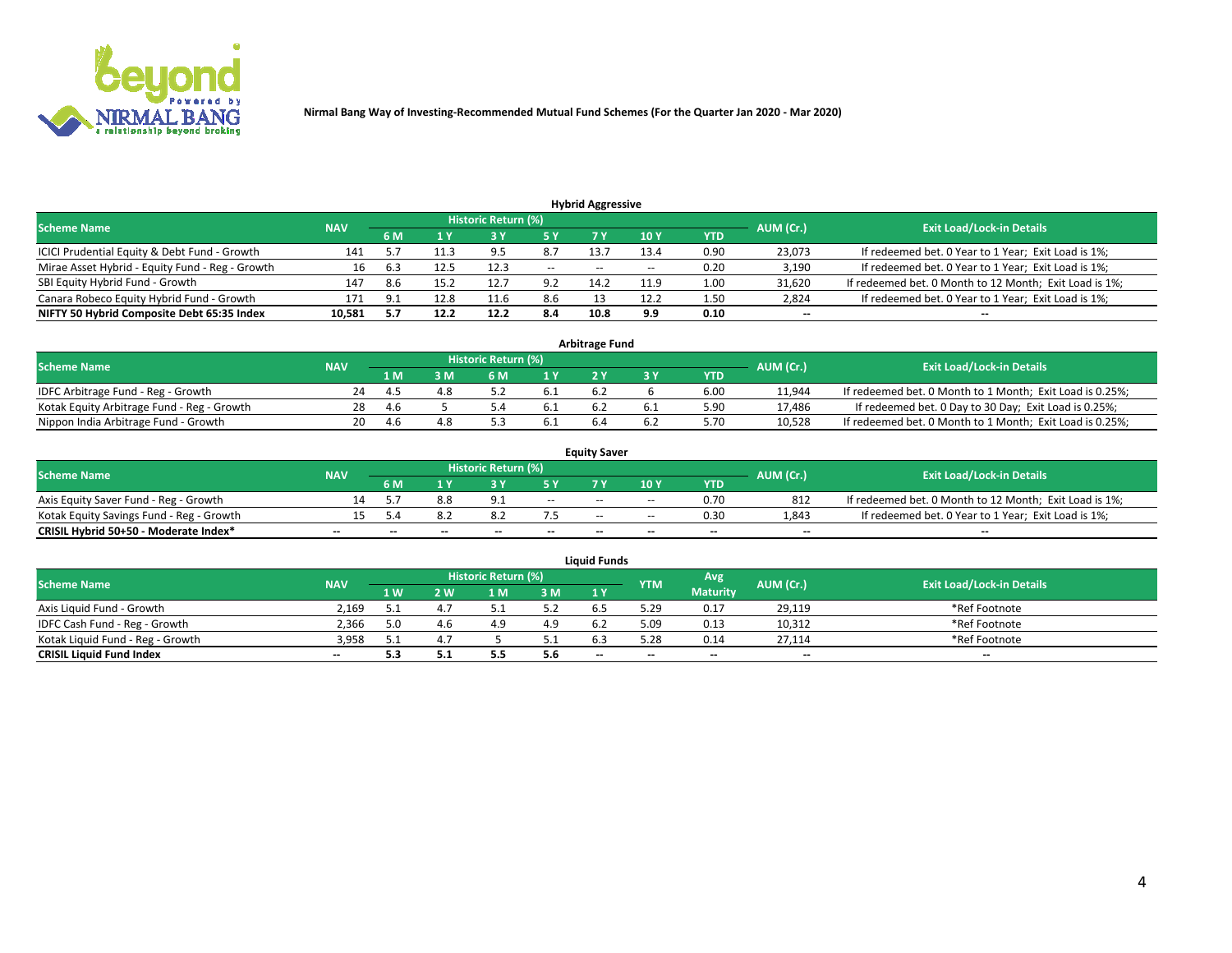

| <b>Ultra Short Fund</b>                       |            |      |     |                     |        |       |            |                 |           |                                  |  |  |  |  |
|-----------------------------------------------|------------|------|-----|---------------------|--------|-------|------------|-----------------|-----------|----------------------------------|--|--|--|--|
| <b>Scheme Name</b>                            | <b>NAV</b> |      |     | Historic Return (%) |        |       | <b>YTM</b> | Avg             | AUM (Cr.) | <b>Exit Load/Lock-in Details</b> |  |  |  |  |
|                                               |            | 1 M  | 3 M | 6 M                 | 1 Y    | 3 Y   |            | <b>Maturity</b> |           |                                  |  |  |  |  |
| IDFC Ultra Short Term Fund - Reg - Growth     |            | -5.6 |     |                     |        | $- -$ | 5.78       | 0.41            | 4,408     | Nil                              |  |  |  |  |
| Sundaram Ultra Short Term Fund - Reg - Growth |            | 44   |     |                     | $\sim$ | --    | 5.57       | 0.29            | 362       | Nil                              |  |  |  |  |
| L&T Ultra Short Term Fund - Growth            |            |      |     | b.                  |        |       |            | 0.49            | 2,454     | Nil                              |  |  |  |  |
| <b>NIFTY Ultra Short Duration Debt Index</b>  | 4,012      | -6.0 | 6.3 | 6.9                 | 7.7    |       | --         | $-$             | $- -$     | $- -$                            |  |  |  |  |

| <b>Money Market Fund</b>                         |            |     |     |                     |        |     |            |                 |           |                                  |  |  |  |
|--------------------------------------------------|------------|-----|-----|---------------------|--------|-----|------------|-----------------|-----------|----------------------------------|--|--|--|
| <b>Scheme Name</b>                               | <b>NAV</b> |     |     | Historic Return (%) |        |     | <b>YTM</b> | 'Avg            | AUM (Cr.) | <b>Exit Load/Lock-in Details</b> |  |  |  |
|                                                  |            | 1 M | 3 M | 6 M                 | 1 Y    | 3Y  |            | <b>Maturity</b> |           |                                  |  |  |  |
| Aditya Birla Sun Life Money Manager Fund - Reg - | 266        | 5.8 | 5.9 | 6.8                 | 7.9    | 7.6 | 5.91       | 0.39            | 10,878    | Nil                              |  |  |  |
| Growth                                           |            |     |     |                     |        |     |            |                 |           |                                  |  |  |  |
| Franklin India Savings Fund - Growth             |            | 5.4 | 5.8 |                     | 8.3    |     | 5.75       | 0.38            | 4,724     | Nil                              |  |  |  |
| Nippon India Money Market Fund - Growth          | 2.997      |     |     | 6.9                 | 7.9    |     | 5.55       | 0.30            | 3,805     | Nil                              |  |  |  |
| <b>CRISIL Liquid Fund Index</b>                  | $- -$      |     | 5.6 | 5.9                 | $\sim$ | --  | --         | $\sim$          | $\sim$    | $\sim$                           |  |  |  |

| <b>Short Term Fund</b>                          |            |      |     |                     |     |           |            |                 |           |                                  |  |  |  |  |
|-------------------------------------------------|------------|------|-----|---------------------|-----|-----------|------------|-----------------|-----------|----------------------------------|--|--|--|--|
| <b>Scheme Name</b>                              | <b>NAV</b> |      |     | Historic Return (%) |     |           | <b>YTM</b> | Avg             | AUM (Cr.) | <b>Exit Load/Lock-in Details</b> |  |  |  |  |
|                                                 |            | 1 M  | 3 M | 6 M                 | 1Y  | <b>3Y</b> |            | <b>Maturity</b> |           |                                  |  |  |  |  |
| Axis Short Term Fund - Growth                   | 22         | 6.8  | 7.6 | 8.6                 | 9.8 |           | 6.65       | 2.50            | 4,404     | Nil                              |  |  |  |  |
| HDFC Short Term Debt Fund - Growth              |            |      | 8.4 | 8.9                 | 9.8 |           | 7.17       | 3.05            | 10,519    | Nil                              |  |  |  |  |
| IDFC Bond Fund - Short Term Plan - Reg - Growth | 41         | -6.9 |     | 8.7                 | 9.8 |           | 6.79       | 2.23            | 11,757    | Nil                              |  |  |  |  |
| Kotak Bond Short Term Fund - Reg - Growth       |            |      |     | -8.1                | 9.5 | 6.9       | /0.16      | 2.94            | 10,602    | Nil                              |  |  |  |  |
| L&T Short Term Bond Fund - Reg - Growth         |            | 6.5  | b   | 8.2                 | 9.4 |           | 6.67       | 2.24            | 4,866     | Nil                              |  |  |  |  |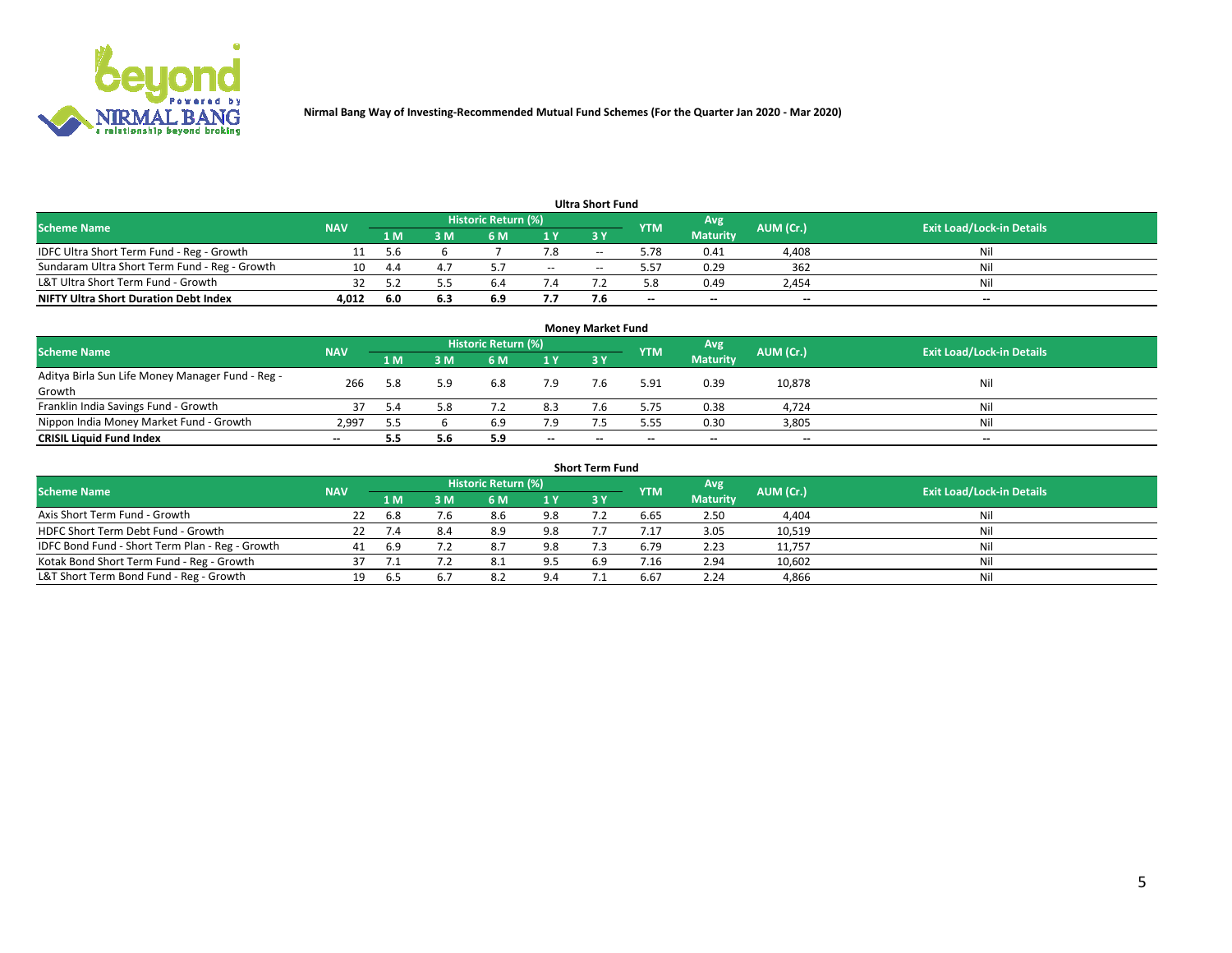

| <b>Low Duration Fund</b>                  |            |      |      |                            |     |  |            |                 |           |                                  |  |  |  |
|-------------------------------------------|------------|------|------|----------------------------|-----|--|------------|-----------------|-----------|----------------------------------|--|--|--|
| <b>Scheme Name</b>                        | <b>NAV</b> |      |      | <b>Historic Return (%)</b> |     |  | <b>YTM</b> | Avg             | AUM (Cr.) | <b>Exit Load/Lock-in Details</b> |  |  |  |
|                                           |            | 1 M  | ያ M  | 5 M                        | 1 V |  |            | <b>Maturity</b> |           |                                  |  |  |  |
| Axis Treasury Advantage Fund - Growth     | 2.228      | -6.0 | b.4  |                            | 8.7 |  |            | 0.90            | 3,949     | Nil                              |  |  |  |
| Canara Robeco Savings Fund - Reg - Growth |            |      | г. α | 6.9                        | 7.9 |  | 5.98       | 0.90            | 1,112     | Nil                              |  |  |  |
| IDFC Low Duration Fund - Reg - Growth     |            |      |      |                            | 8.3 |  | 5.88       | 0.79            | 5,323     | Nil                              |  |  |  |

| <b>Banking &amp; PSU Bond Funds</b>            |            |      |     |                            |      |           |            |                 |           |                                  |  |  |  |
|------------------------------------------------|------------|------|-----|----------------------------|------|-----------|------------|-----------------|-----------|----------------------------------|--|--|--|
| <b>Scheme Name</b>                             | <b>NAV</b> |      |     | <b>Historic Return (%)</b> |      |           | <b>YTM</b> | Avg             | AUM (Cr.) | <b>Exit Load/Lock-in Details</b> |  |  |  |
|                                                |            | 1 M  | sм  | 6 M                        | 71 Y | <b>3Y</b> |            | <b>Maturity</b> |           |                                  |  |  |  |
| HDFC Banking and PSU Debt Fund - Reg - Growth  | Ίħ.        |      | 8.b | . വ                        | 10.3 |           | 7.24       | 3.05            | 4,848     | Ni                               |  |  |  |
| Kotak Banking and PSU Debt Fund - Reg - Growth | 46         | -8.7 | 8.9 | 8.7                        |      |           | 7.09       | 3.81            | 4,204     | Ni                               |  |  |  |
| IDFC Banking & PSU Debt Fund - Reg - Growth    |            |      |     |                            | 11.4 |           | 6.95       | 3.14            | 12.627    | Ni                               |  |  |  |

| <b>Corporate Bond Funds</b>                                                                                                          |       |     |     |     |      |            |      |                 |        |                                                         |  |  |  |  |
|--------------------------------------------------------------------------------------------------------------------------------------|-------|-----|-----|-----|------|------------|------|-----------------|--------|---------------------------------------------------------|--|--|--|--|
| <b>Historic Return (%)</b><br>Avg<br>AUM (Cr.)<br><b>Exit Load/Lock-in Details</b><br><b>Scheme Name</b><br><b>NAV</b><br><b>YTM</b> |       |     |     |     |      |            |      |                 |        |                                                         |  |  |  |  |
|                                                                                                                                      |       | 1 M | 3 M | 6 M | 1 Y  | <b>3 Y</b> |      | <b>Maturity</b> |        |                                                         |  |  |  |  |
| ICICI Prudential Corporate Bond Fund - Reg - Growth                                                                                  |       |     | 8.2 | 8.5 | 9.9  |            | 6.96 | 2.40            | 11,339 | Nil                                                     |  |  |  |  |
| L&T Triple Ace Bond Fund - Reg - Growth                                                                                              |       |     | 9.8 |     | 13.3 | 6.4        | 7.58 | 8.28            | 2,298  | If redeemed bet. 0 Month to 3 Month; Exit Load is 0.5%; |  |  |  |  |
| Kotak Corporate Bond Fund - Std - Growth                                                                                             | 2,654 | 6.9 |     | 8.6 | 9.5  |            | 6.82 | 1.72            | 4,418  | Nil                                                     |  |  |  |  |

| <b>Credit Risk Fund</b>                    |            |     |     |                            |     |     |            |                 |           |                                                           |  |  |  |
|--------------------------------------------|------------|-----|-----|----------------------------|-----|-----|------------|-----------------|-----------|-----------------------------------------------------------|--|--|--|
| <b>Scheme Name</b>                         | <b>NAV</b> |     |     | <b>Historic Return (%)</b> |     |     | <b>YTM</b> | Avg             | AUM (Cr.) | <b>Exit Load/Lock-in Details</b>                          |  |  |  |
|                                            |            | 1 M | ያ M | 6 M                        | 1 Y | 3Y  |            | <b>Maturity</b> |           |                                                           |  |  |  |
| ICICI Prudential Credit Risk Fund - Growth | 21         | 8.6 |     | 10                         | 9.6 |     | 9.44       | 2.28            | 12,126    | If redeemed bet. 0 Year to 1 Year; Exit Load is 1%;       |  |  |  |
| Kotak Credit Risk Fund - Reg - Growth      |            | ۰ p | 9.1 | Q                          | 9.1 |     | 8.94       | 2.70            | 5,043     | If redeemed bet. 0 Year to 1 Year; Exit Load is 1%;       |  |  |  |
|                                            |            |     |     |                            |     |     |            |                 |           | If redeemed bet. 0 Month to 12 Month; Exit Load is 3%; If |  |  |  |
| SBI Credit Risk Fund - Growth              |            | -97 |     |                            | 6.6 | 6.4 | 8.69       | 2.49            | 5,076     | redeemed bet. 12 Month to 24 Month; Exit Load is 1.5%; If |  |  |  |
|                                            |            |     |     |                            |     |     |            |                 |           | redeemed bet. 24 Month to 36 Month; Exit Load is 0.75%;   |  |  |  |